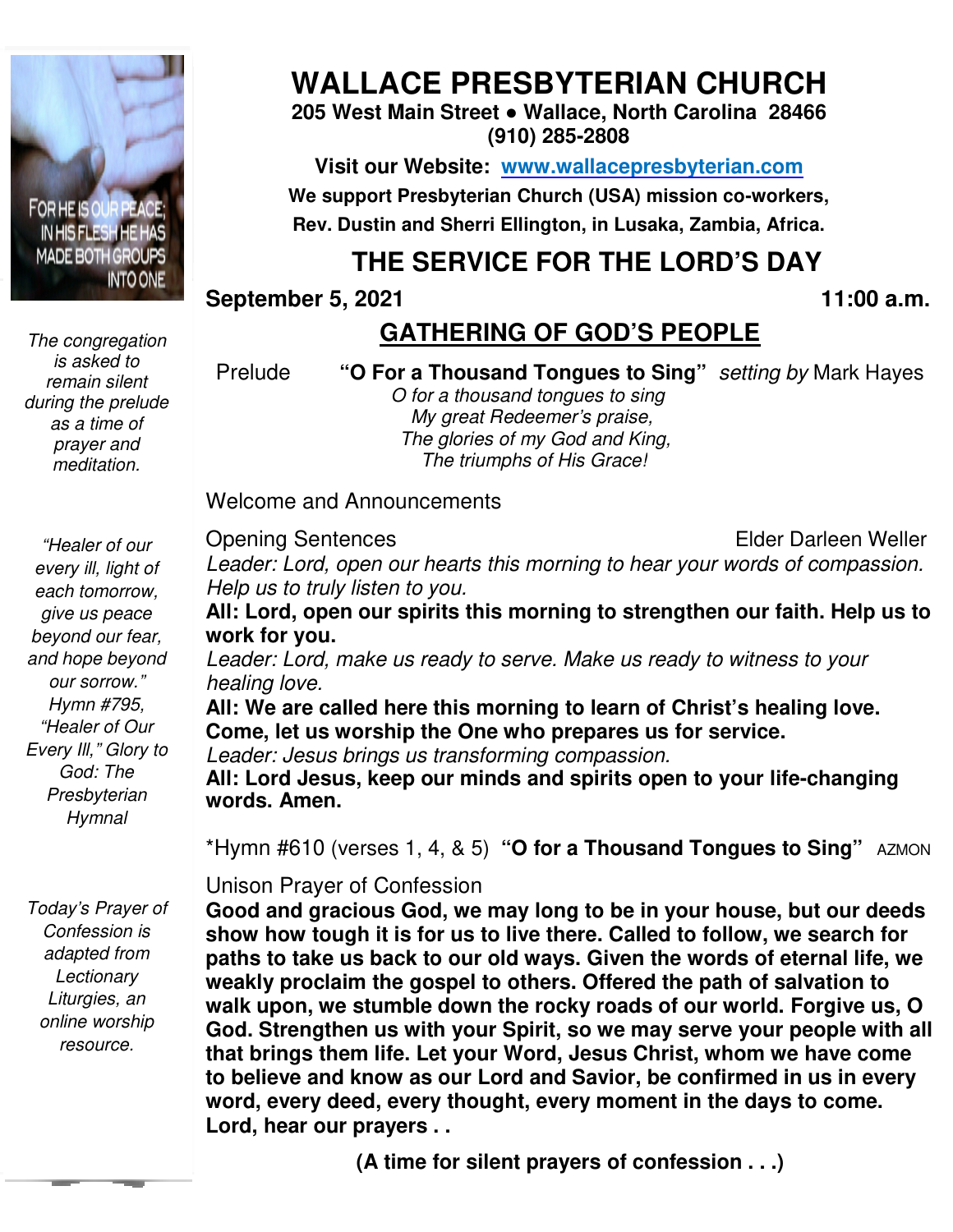*"You who know our fears and sadness, grace us with your peace and gladness; Spirit of all comfort, fill our hearts." Hymn #795, "Healer of Our Every Ill," Glory to God: The Presbyterian Hymnal* 

*"In the pain and joy beholding how your grace is still unfolding, give us all your vision, God of love." Hymn #795, "Healer of Our Every Ill," Glory to God: The Presbyterian Hymnal* 

Responsive Assurance of Pardon *Leader: In Jesus you who were once far off have been brought near by the blood of Christ.* **All: In him we have been reconciled to God through the cross, made citizens with the saints and members of the household of God.**

*Leader: Hear the Good News!* **All: In Jesus Christ, we are forgiven**

Gloria Patri **Glory Be to the Father Glory be to the Father, and to the Son, and to the Holy Ghost; as it was in the beginning, is now, and ever shall be, world without end. Amen, amen.** 

#### **PROCLAIMING GOD'S WORD**

Children's Sermon

Prayer for Illumination

 **we may hear with joy what you would say to us today. Then send us forth Holy God, open our hearts and minds through your Holy Spirit that to live with Christ**'**s compassion and peace. Amen.**

| Sermon         | "The Gospel Is Not a Zero-Sum Game" Dr. Philip K. Gladden |                      |
|----------------|-----------------------------------------------------------|----------------------|
| Gospel Lesson  | Mark 7:24-37                                              |                      |
| Epistle Lesson | Ephesians 2:11-22                                         | Elder Darleen Weller |

A Time for Silent Reflection

Pastoral Prayer with the Lord's Prayer



 **us not into temptation, but deliver us from evil. For thine is the kingdom Our Father who art in heaven, hallowed be thy name. Thy kingdom come, thy will be done, on earth as it is in heaven. Give us this day our daily bread; and forgive us our debts, as we forgive our debtors; and lead and the power and the glory, forever. Amen.**

### **GIVING THANKS TO GOD**

Presentation of Tithes and Offerings

P.A.T.H. (Presbyterian Answer to Hunger) Offering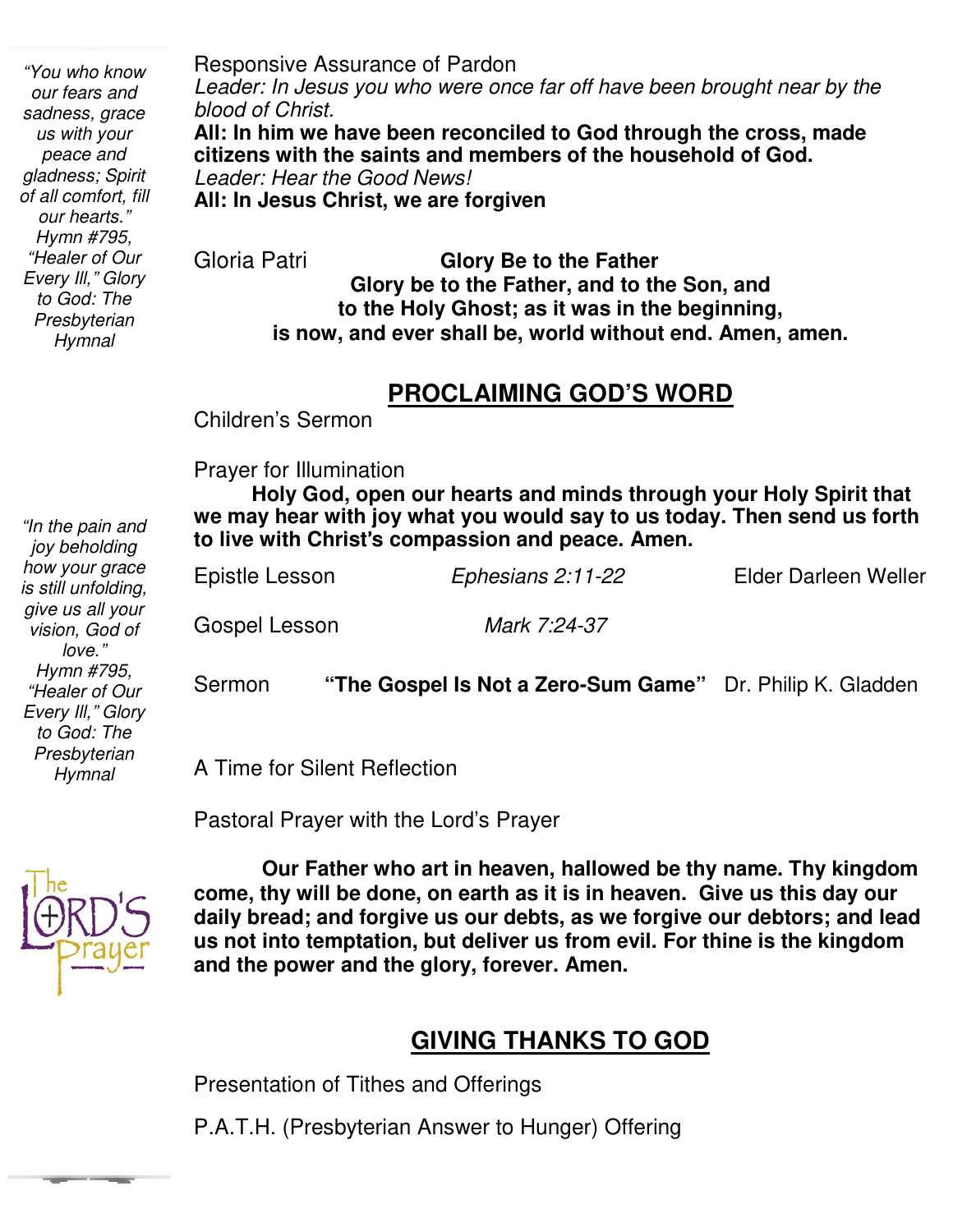*"Give us strength to love each other, every sister, every brother; Spirit of all kindness, be our guide." Hymn #795, "Healer of Our Every Ill," Glory to God: The Presbyterian Hymnal* 

Offertory **"O God Beyond All Praising"** *Oh God beyond all praising, we worship You today today, And sing the love amazing And sing the amazing that songs cannot repay; For we can only wonder at every gift you send, At the blessings without number and mercies without end: We lift our hearts before You and wait upon your word,* We honor and adore You, our great and mighty Lord. *setting by* Lloyd Larson

\*Doxology and Prayer of Dedication

 *Praise God from whom all blessings flow; Praise Him all creatures here below; Praise Him above ye heavenly host; Praise Father, Son, and Holy Ghost. Amen.* 

The Affirmation of Faith: The Apostles' Creed The **I believe in God the Father Almighty, Maker of heaven and earth. And in Jesus Christ his only Son our Lord;** Maker of heaven and earth.<br>And in Jesus Christ his only Son our Lord;<br>who was conceived by the Holy Ghost, born of the Virgin Mary, **suffered under Pontius Pilate, was crucified, dead, and buried; he descended into hell; the third day he rose again from the dead; he ascended into heaven, and sitteth on the right hand of God the Father Almighty;** he ascended into heaven,<br>and sitteth on the right hand of God the Father Almighty;<br>from thence he shall come to judge the quick and the dead. **I believe in the Holy Ghost; the Ghost; the holy catholic Church; the communion of saints; mmunion saints; the forgiveness of sins;** 

the resurrection of the body; and the life everlasting. Amen.

\*Hymn #394 **"Christ Is Made the Sure Foundation Foundation"** WESTMINSTER ABBEY

\*Benediction

\*Postlude

*God: The Presbyterian Hymnal*

*"You who know each thought and feeling, teach us all your way of healing; Spirit of compassion, fill each heart." Hymn #795, "Healer of Our Every Ill," Glory to* 

**Affirmation** 



Mark your calendars for start of Sunday School 2021-2022 12 September 2021 . Sunday . 10 AM Wallace Presbyterian Church **Sunday School Class Offerings Youth Classes: Adult Classes:** • Birth to Kindergarten • Margaret Glasgow First to Third Grade • Working Class Fourth to 8th Grade

• High School Class

\**All who are able may stand .*

• Alternative Class